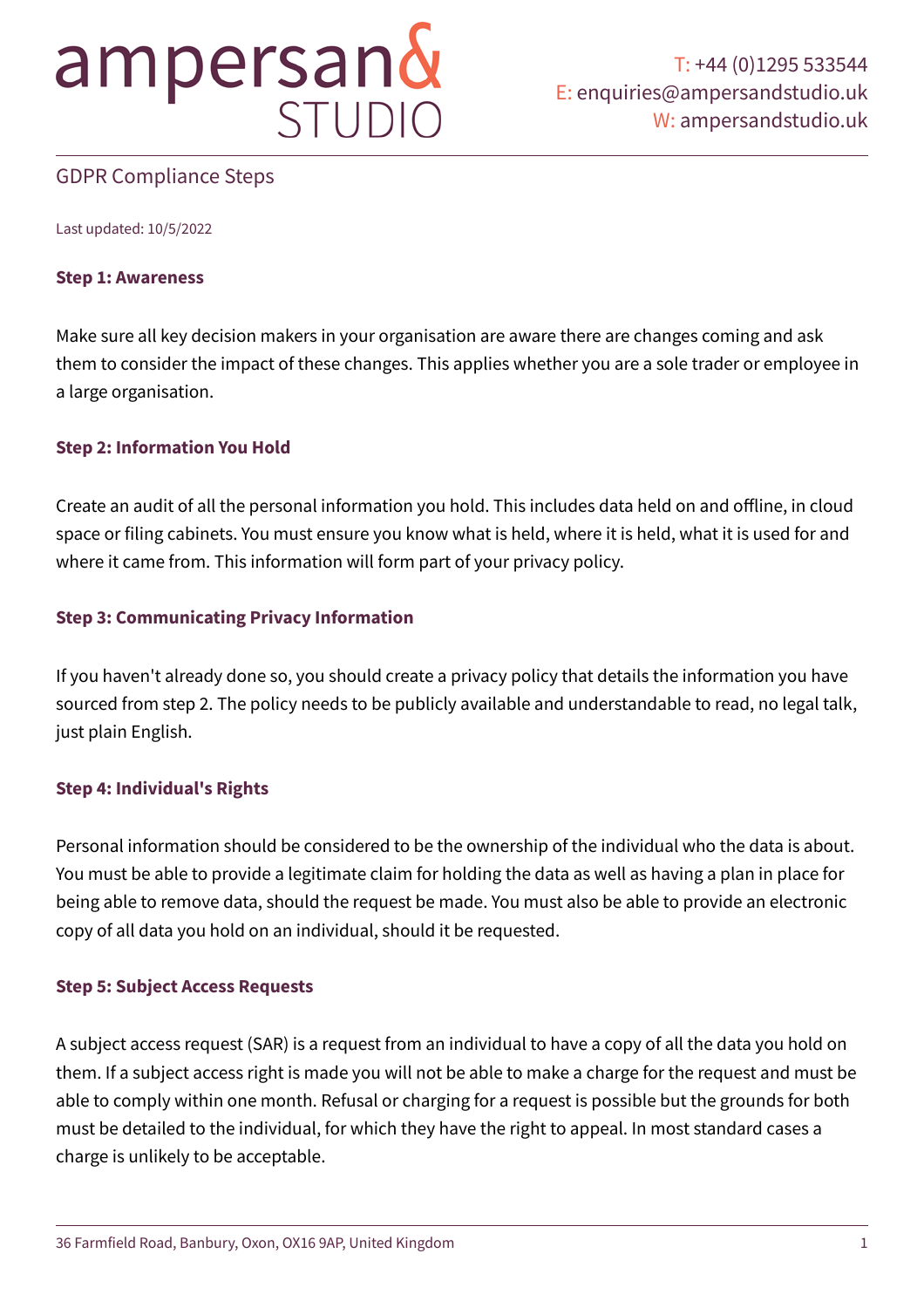## **Step 6: Lawful Basis for Processing Personal Data**

Do you know what the lawful basis for holding personal data is? In most cases it's likely that you have requested consent, at some point, but this needs to be documented in your privacy policy. If consent is the lawful basis for holding personal data then an individual has the right for that data to be deleted.

## **Step 7: Consent**

You must review the basis for which you seek, record and manage consent. If you can't provide evidence of data having been sought using methods that comply with GPPR consent rules then you will have to request consent again in order to continue holding the data. [A detailed guidance on consent can be](https://ico.org.uk/media/about-the-ico/consultations/2013551/draft-gdpr-consent-guidance-for-consultation-201703.pdf)  [found here](https://ico.org.uk/media/about-the-ico/consultations/2013551/draft-gdpr-consent-guidance-for-consultation-201703.pdf) and you should use this to review your current procedures. A key point is that consent must be via an opt-in process and may not be included as part of other terms and conditions. For example, a condition of creating a new account, may not be that the new registration is automatically added to a mailing list.

## **Step 8: Children**

For the first time an individuals age may be of consideration when collecting data. There will be new protective rights for children's personal data and you should consider if your arrangements need to gain parental consent and / or verification of age. An individual may not consent until the age of 16, although this may be reduced to 13 in the UK.

## **Step 9: Data Breaches**

Would you be able to detect if a data breach has taken place? If not you must update your systems to ensure you can detect, report and investigate a data breach. It is likely that a data breach will require you, by law, to notify the individual(s) as well as the ICO. By reviewing this step you can document when and where any possible data breach needs to be recorded.

## **Step 10: Data Protection by Design**

Essentially this is ensuring that any new system is created with privacy at the centre of the design process. Considering the privacy implications after development of a new system will no longer be legal. When there is a possible privacy risk with new implementations a Data Protection Impact Assessment (DPIA) should be carried out. You should create a system for knowing what the assessment will include,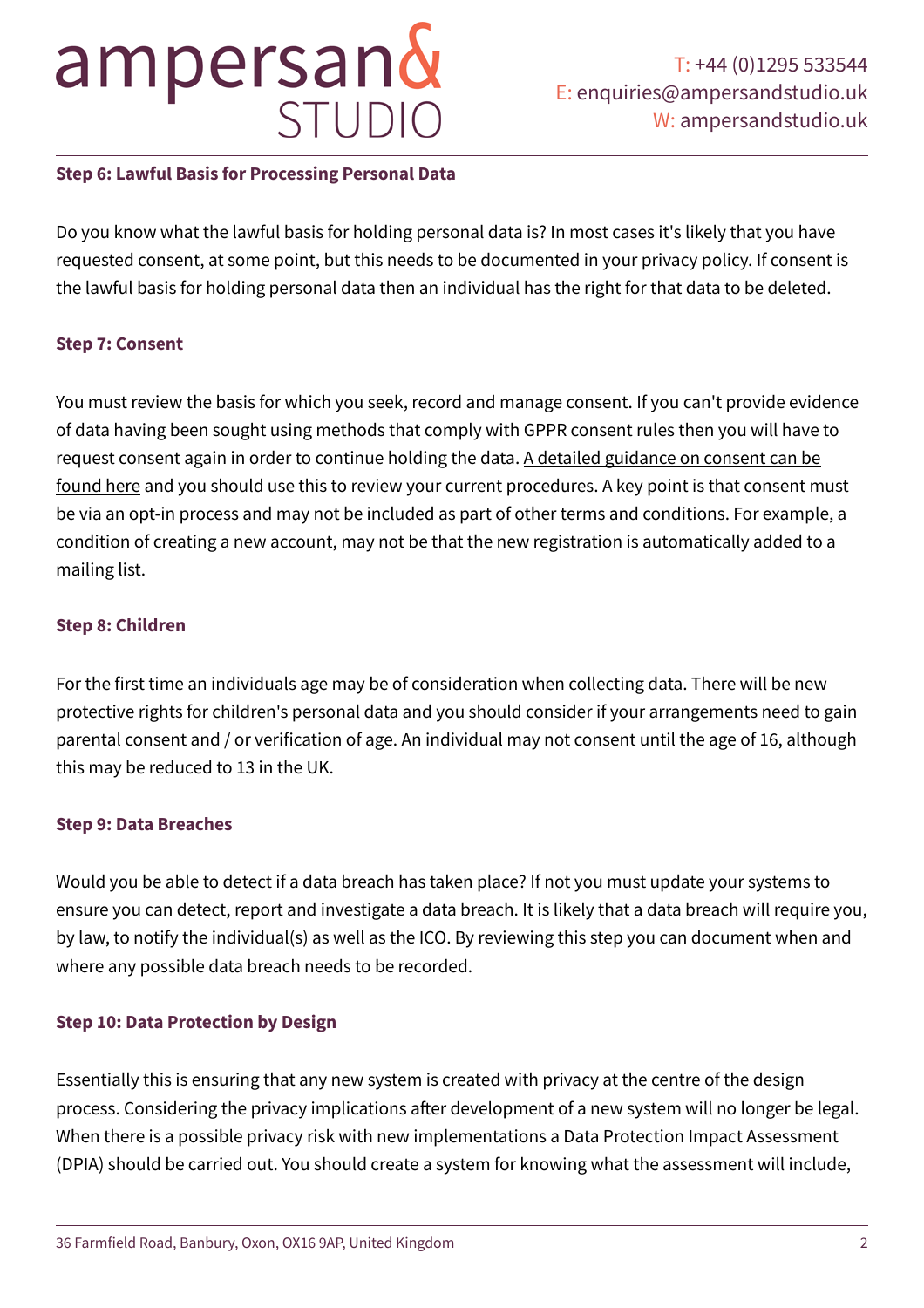who will carry it out and who else needs to be involved in the assessment. Further guidance for DPIAs [can be found on the ICO website.](https://ico.org.uk/media/for-organisations/documents/1595/pia-code-of-practice.pdf)

#### **Step 11: Data Protection Officers**

Public organisations and organisations that carry out large scale monitoring of data are formally required to employ a Data Protection Officer (DPO). A small organisation should still appoint someone to have a responsibility for data protection, even if it's not their primary or sole duty within the organisation. This can then be documented in a privacy policy making it clear who the point of contact should be.

#### **Step 12: International**

If your organisation has offices or working buildings within a number of EU member states then you should nominate a lead supervising authority. This should be the location that is responsible for the majority of your organisations administration or where decisions can be made.

## GDPR Glossary

There are a number of terms that you will here being used when discussing GDPR so we have created a list of some of the most common terms and what they mean:

**Data Processor:** Processes data at the instruction of the controller.

**Data Controller:** The collector of the data and person who makes decisions about the use of the data.

**Consent:** You may not use indecipherable terms and conditions filled with legalese. It must also be as easy to withdraw consent as it is to give consent.

**Breach Notification:** You must report the event of a data breach within 72 hours. This is not 72 business hours and the notification must be sent to data controllers and customers.

**Right To Access:** Customers have the right to obtain confirmation from data controllers of whether their data is being processed. An electronic copy of the data should be provided free of charge if requested.